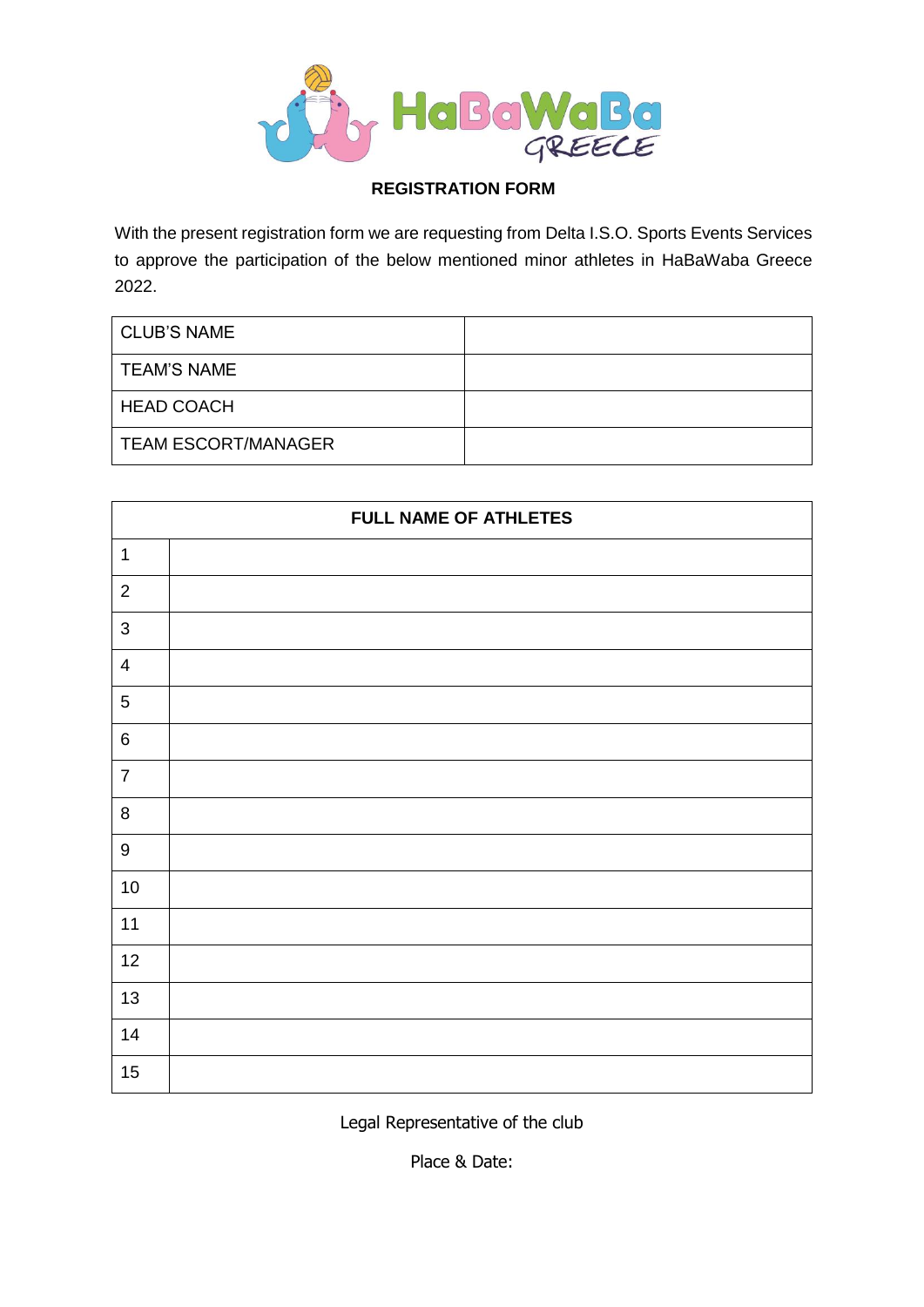

## **Statement of Minor Athlete's Parent/Guardian**

The undersigned, guardian of minor child, with sole responsibility, and knowing the sanctions, arising from paragraph 6, article 22 of Law 1599/1986, state that:

- 1. I am the legal guardian, having parental responsibility against the minor Athlete that will participate in the HaBaWaBa Greece 2022.
- 2. The minor athlete is in perfect physical and mental state condition and as his guardian I have the responsibility to inform the organizer if during the event the state of his/her health deteriorates and does not allow him/her to take part in the sport activities.
- 3. I am aware that the care and protection responsibility of the minor athlete lies exclusively to the escorts of the Club, who know and accept this. I accept that the organizer Delta I.S.O. Sports Services LTD has no responsibility over injury of an athlete, damages in hotel or facilities during the event that occurs from actions or negligence of the minor athlete. In that case I will undertake the responsibility of restoring the damages and/or pay any compensation that might occur. For the above, the coaches and team escorts are responsible, as they have been appointed by the president of the club, who confirms and approves the validity of the present signing it.
- 4. I consent in the exclusive use and exploitation of images, photos and videos from Delta I.S.O. Sports Services LTD during the event and/or its side activities in cooperation with any other organizations. The use of the above mentioned images, photos and videos in a way that insult the personal dignity and decency of the individuals pictured in them is strongly prohibited. The use, promotion and exhibition of photography and video is free and the exclusive right of use belongs to Delta I.S.O. Sports Services LTD, which may be granted to the official, partner organizations without prior authorization and / or approval.
- 5. For any conflict concerning HaBaWaBa Greece 2022, the interpretation validity and effect of the present document between Delta I.S.O. Sports Services LTD and/or participants in HaBaWaBa Greece (athletes, team escorts, family members and guardians, such as damages to individuals and/or property within the accommodation and facilities of the event but not limited to that, the Greek Courts of Law have exclusive jurisdiction.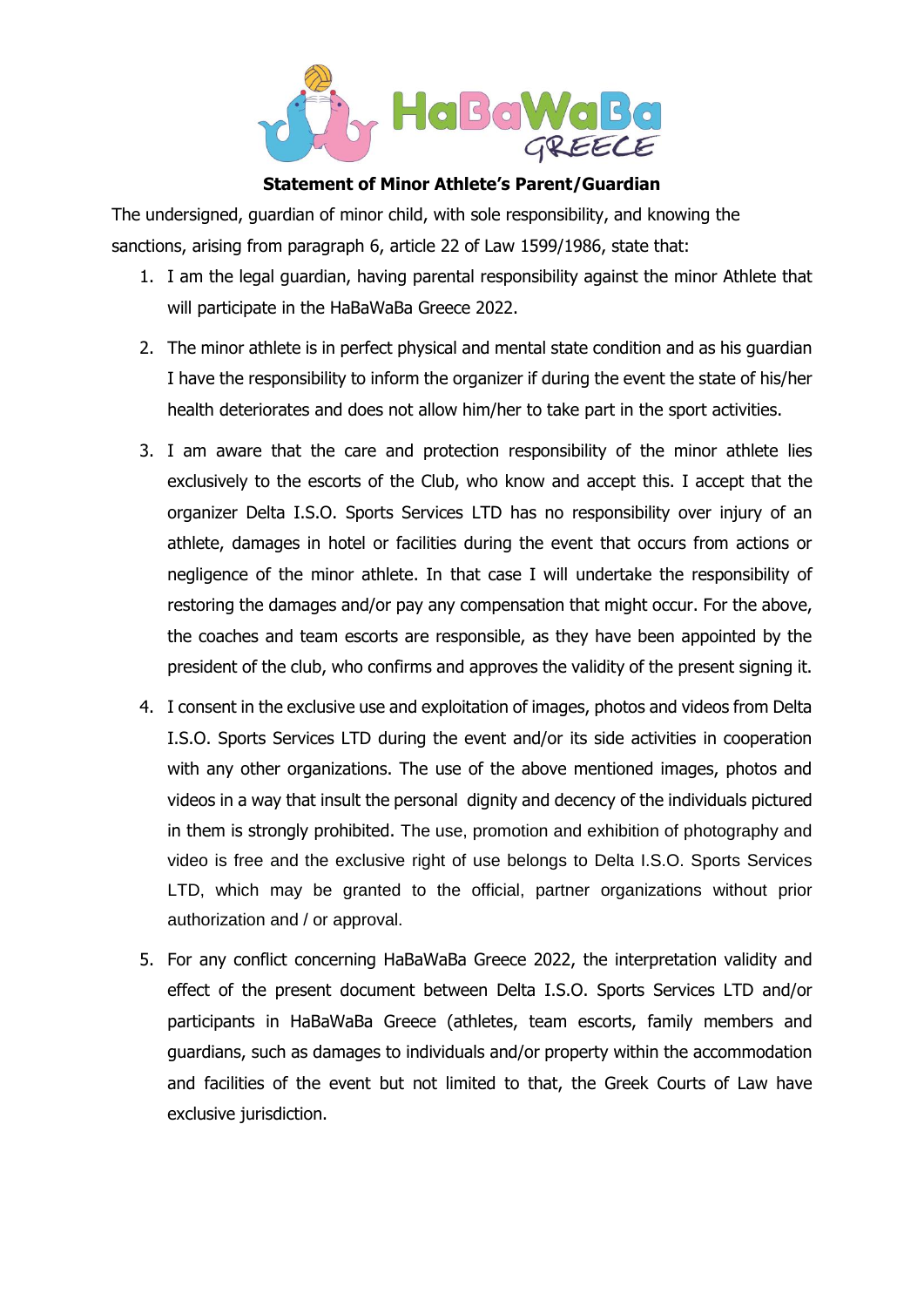

| Signed Statement |                      |                       |                       |  |
|------------------|----------------------|-----------------------|-----------------------|--|
| $\mathsf{Nr}$    | Full Name of Athlete | Full Name of Guardian | Signature of Guardian |  |
| $\mathbf{1}$     |                      |                       |                       |  |
| $\overline{2}$   |                      |                       |                       |  |
| $\mathsf{3}$     |                      |                       |                       |  |
| $\overline{4}$   |                      |                       |                       |  |
| 5                |                      |                       |                       |  |
| $\boldsymbol{6}$ |                      |                       |                       |  |
| $\overline{7}$   |                      |                       |                       |  |
| $\bf 8$          |                      |                       |                       |  |
| $\mathsf 9$      |                      |                       |                       |  |
| ${\bf 10}$       |                      |                       |                       |  |